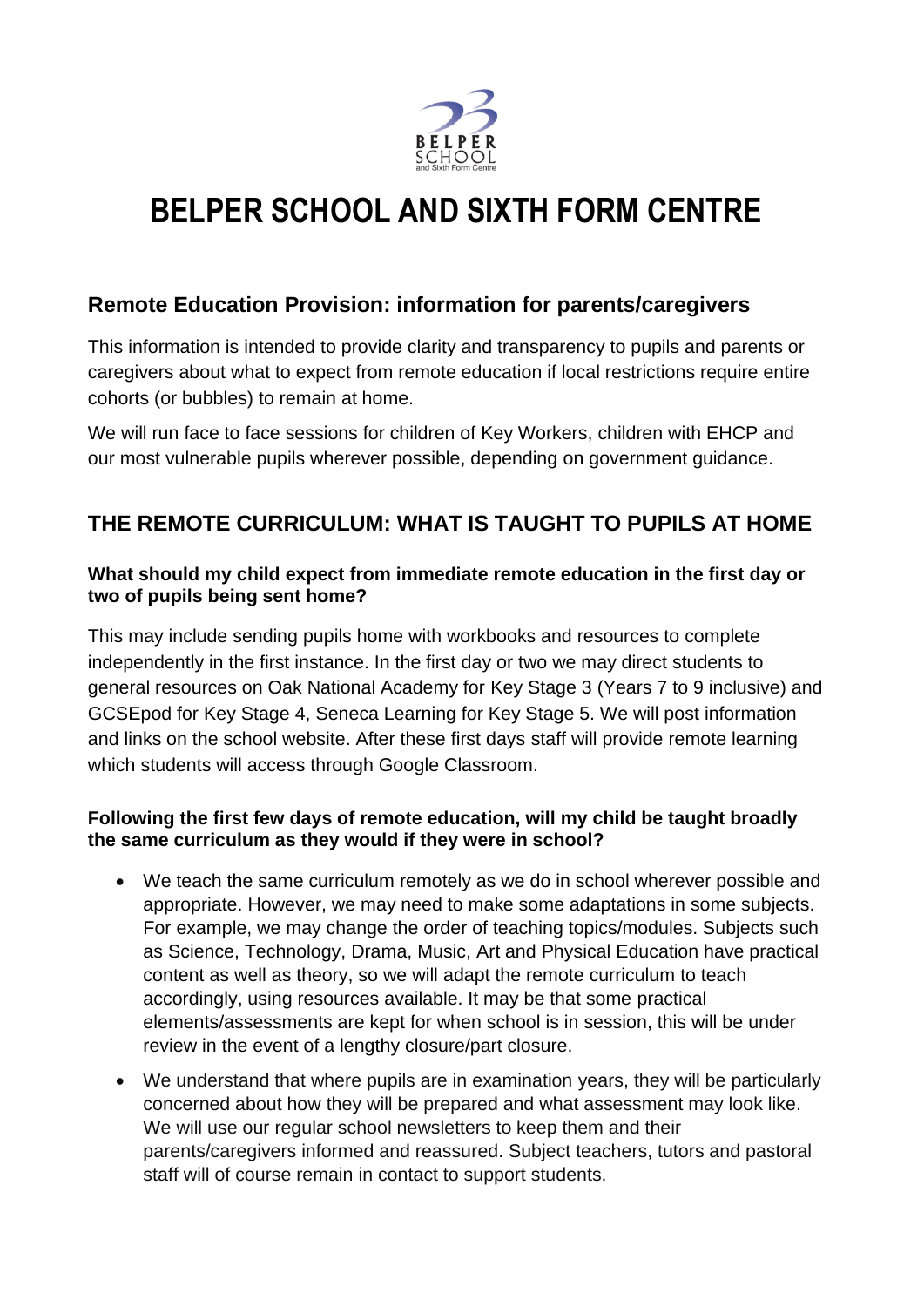# **REMOTE TEACHING AND STUDY TIME EACH DAY**

### **How long can I expect work set by the school to take my child each day?**

We expect that remote education (including remote teaching and independent work) will take pupils broadly the following number of hours each day:

| Years 7, 8 and 9 | 5 hours of work set daily                                                                                                                                                                                            |
|------------------|----------------------------------------------------------------------------------------------------------------------------------------------------------------------------------------------------------------------|
| (Key Stage 3)    | Split into 5 slots of 50 minutes plus a 50-minute homework task                                                                                                                                                      |
| Years 10 and 11  | 5 hours of work a day, following the usual subject timetable of 5 x 1                                                                                                                                                |
| (Key Stage 4)    | hour lessons                                                                                                                                                                                                         |
| Years 12 and 13  | 5 hours of work a day, following usual subject timetable and<br>including independent study.                                                                                                                         |
|                  | KS5 students do not usually have 5 lessons per day as they take<br>fewer subjects than other Key Stages. Lesson work and course-<br>relevant independent reading/research etc. will be set to last 5<br>hours a day) |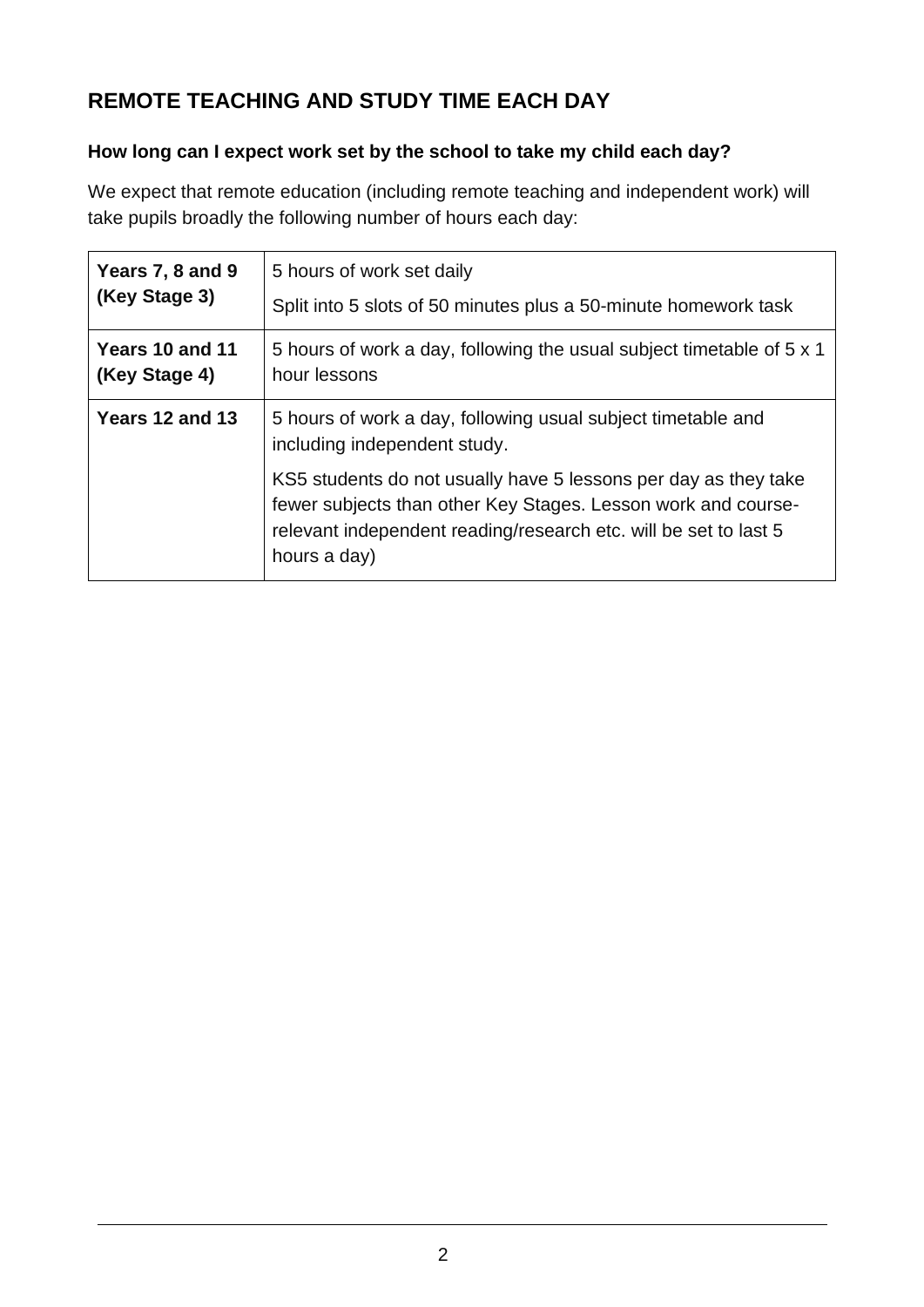## **ACCESSING REMOTE EDUCATION**

#### **How will my child access any online remote education you are providing?**

Google Classroom is our main platform (G Suite for Education), which includes Google Meet for video conferencing. All students have a school email account to enable access.

Online tools used by the school include Oak National Academy, GCSEPod, BBC Bitesize and TV, Seneca Premium, Greenshaw Learning Trust videos etc... We also use YouTube and a range of subject specific resources, for example Mathswatch. These tools are used by our staff to deliver the curriculum, blended with school-generated resources.

You may be interested to read our Online Safety Policy and addendum, on the school website. In addition to this, the school website has an online safety section to support parents/caregivers,

#### **If my child does not have digital or online access at home, how will you support them to access remote education?**

We recognise that some pupils may not have suitable online access at home. We take the following approaches to support those pupils to access remote education:

- We have issued laptops to pupils, sourced both from a Department for Education scheme and from our own funds. Parents and caregivers can find more information by emailing the school; [belperschool@belperschool.co.uk](mailto:belperschool@belperschool.co.uk) or phoning 01773 825281
- For information on issue or loan of devices that enable an internet connection (for example, routers or dongles), please see the contacts above.
- Several mobile phone providers have offered free data for Disadvantaged pupils during the pandemic. Please see the government's "Get Help With Tech" scheme for details
- Pupils can access any printed materials needed if they do not have online access. Please email the subject teacher on school email or phoning 01773 825281and we will be in touch to arrange a solution

#### **How will my child be taught remotely?**

We use a **blended** range of approaches to teach pupils remotely in accordance with best practice guidance

• Pre-recorded teaching videos (e.g. Oak National Academy lessons, Greenshaw Learning Trust, GCSEPod, video/audio recordings made by our teachers and other recorded resources)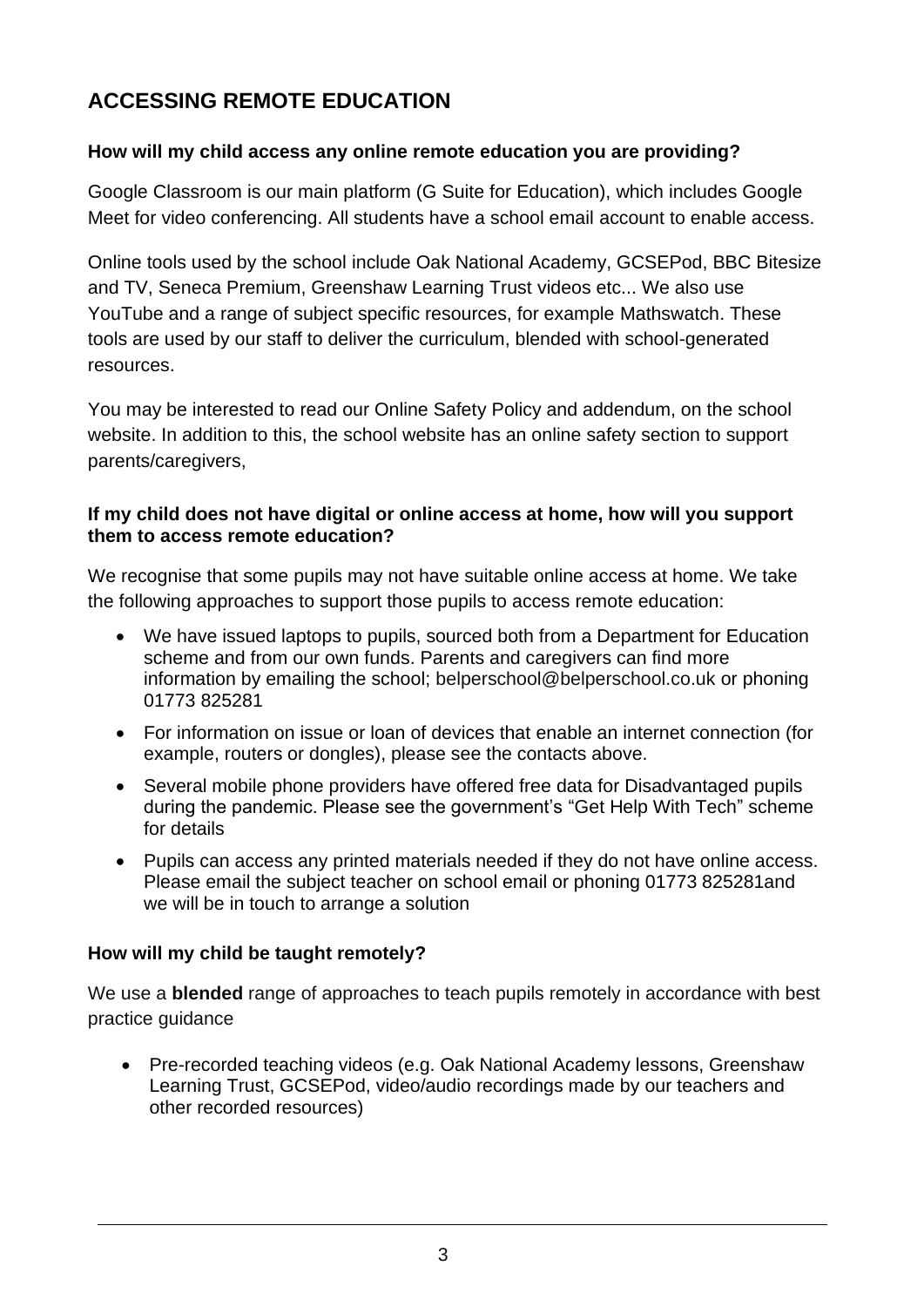- Live activities (online lessons, seminars, presentations etc..). These will vary in length. For example, there may be a live introduction to a lesson, then pupils work independently. Or some work set, and an opportunity within a sequence of lessons for live contact, discussion and feedback.
- Resources posted on Google Classroom by our teachers- for example, PowerPoints, word documents
- Printed paper packs produced by teachers (e.g. workbooks, worksheets) where requested
- Textbooks and reading books students have at home
- Electronic versions of textbooks as appropriate
- Ebooks (Students can borrow eBooks from the school Library web page)
- Larger online gatherings such as assembly by video conference
- Commercially available websites supporting the teaching of specific subjects or areas, including video clips or sequences
- Long-term project work and/or internet research activities (as per the [schools full](https://www.gov.uk/government/publications/actions-for-schools-during-the-coronavirus-outbreak/guidance-for-full-opening-schools#res)  [opening guidance,](https://www.gov.uk/government/publications/actions-for-schools-during-the-coronavirus-outbreak/guidance-for-full-opening-schools#res) schools full opening guidance, schools are expected to avoid an over-reliance on these approaches)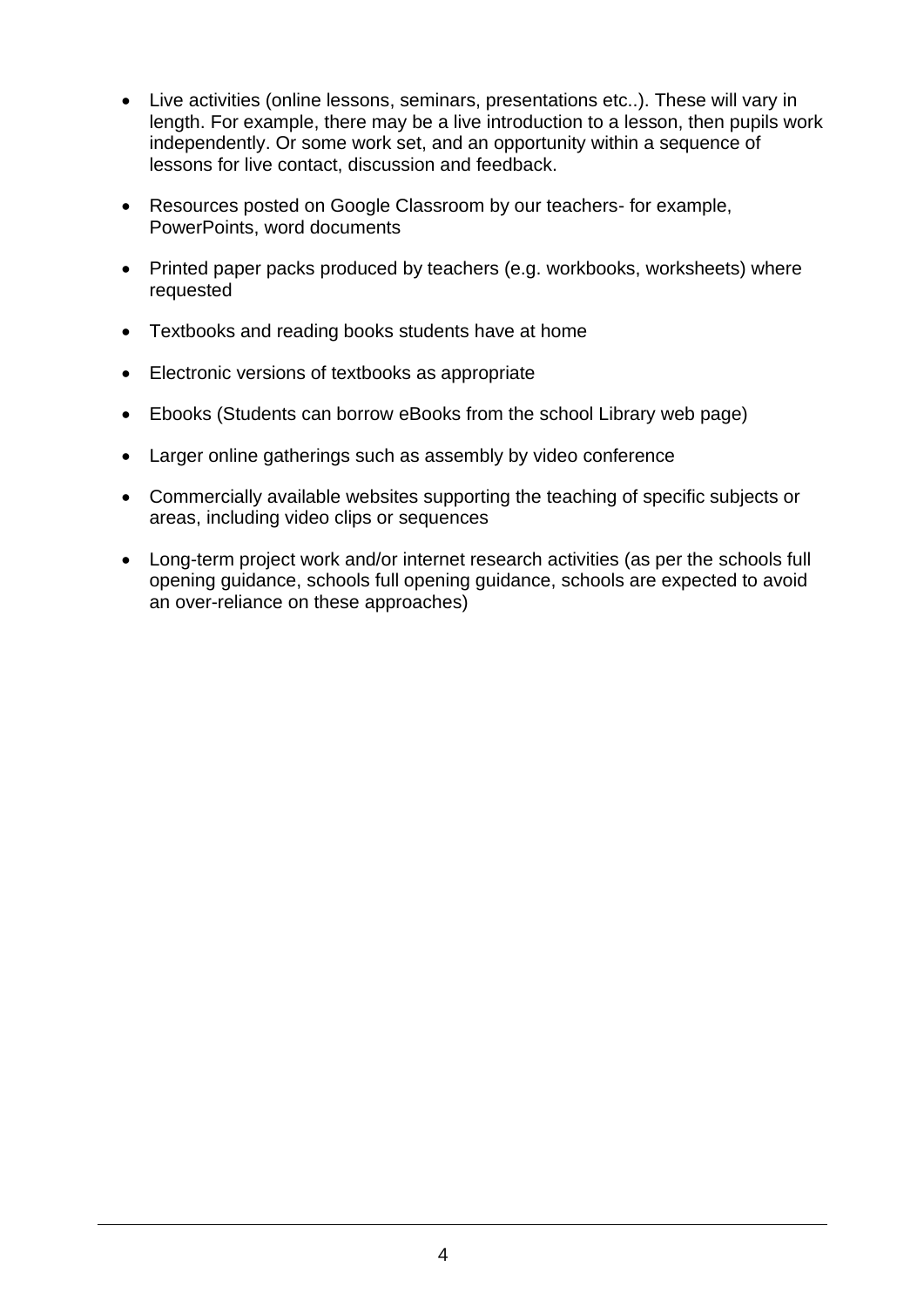### **ENGAGEMENT AND FEEDBACK**

#### **What are your expectations for my child's engagement and the support that we as parents and carers should provide at home?**

- We expect pupils to engage with remote education and do the best they can to follow the timetable set for them as far as they are able to taking into account their Covid circumstances
- We expect that parents/caregivers will support pupils by setting routines to support their child's education
- If your child has a social worker, we will be in contact with them
- We expect pupils or parents/caregivers to contact school if there is a problem with accessing remote education, usually through a child's subject teacher in the first instance. If it is a pastoral issue we would ask the parent/caregiver to contact the child's Tutor or Head of Year in the usual way. Our Learning Support and ACCESS areas will also be able to help and can be contacted in the usual way via email or phoning the school. The Student Wellbeing Team (Designated Safeguarding Leads and Family Support Worker) are also available in school every day, please ring the school.

#### **How will you check whether my child is engaging with their work and how will I be informed if there are concerns?**

- Each week we will check whether pupils are engaging in remote education by conducting a weekly audit with subject teachers.
- This will reveal pupils who are not engaging, and parents/caregivers will be contacted by pastoral staff. We will work in partnership with parents/caregivers to resolve any barriers to participation.

#### **How will you assess my child's work and progress?**

We will assess and feedback on pupils' work in a variety of ways during remote learning. These may include (this is not an exhaustive list)

- Self-marking tasks (answers provided)
- Low stakes quizzes with verbal feedback/ written answers provided
- Feedback through Google Classroom
- Live verbal feedback via video conference (group/individual)
- Pre-recorded feedback for example recorded lessons Oak National Academy set work then talk through feedback on the task
- Audio/chat feedback using Google Meet or by school email

#### **How often will there be feedback/assessment?**

Pupils will receive feedback on a sequence of work, not for every lesson or task. Feedback may be given at whole group level, small group level, individual level.